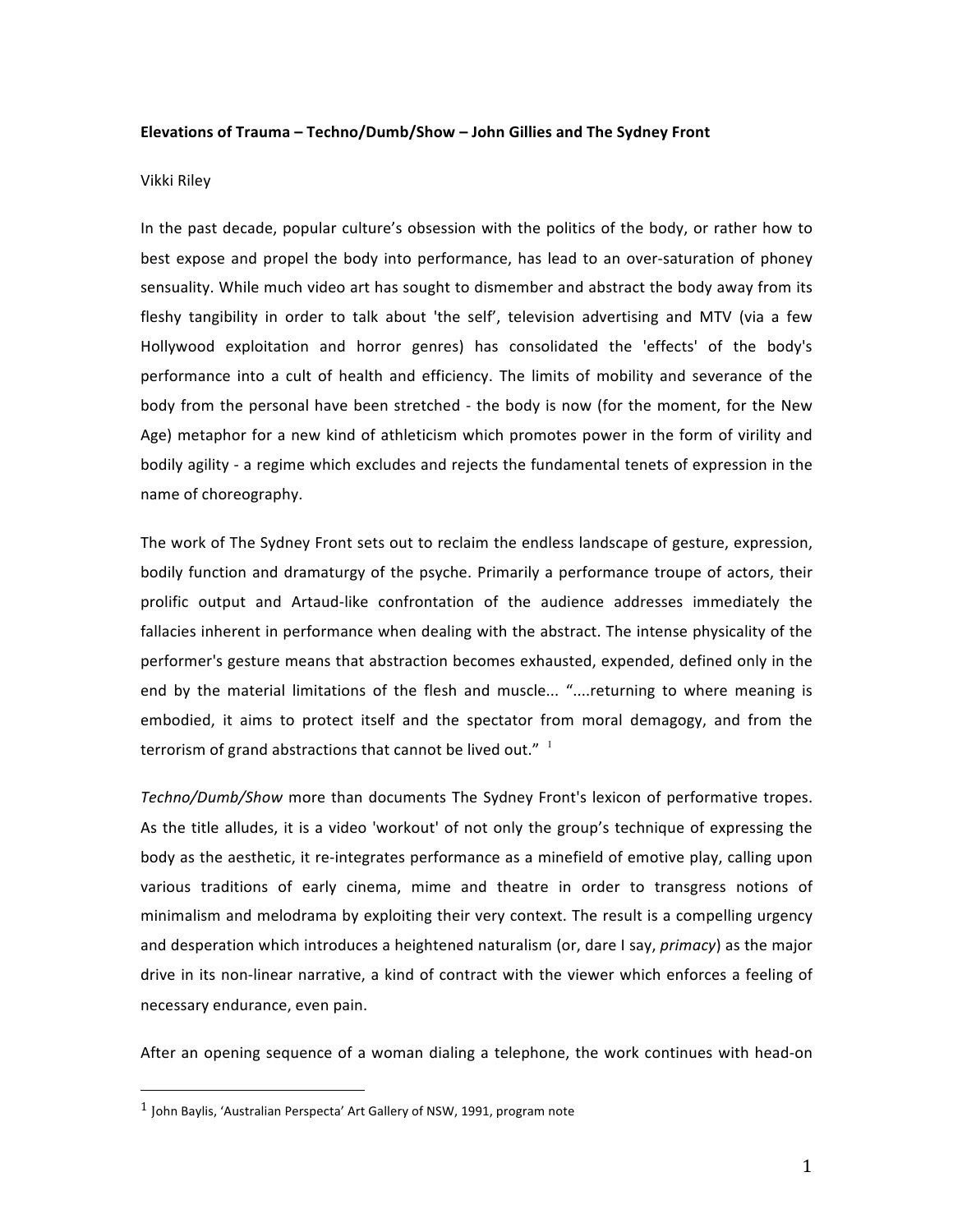shots of what appear to be runners, or cyclists, racing towards the camera within a hyper-space of a protracted infinity where the focus is on the excess of energy, or how energy can be a consumption of the stress and tension which the body produces as combustion. Man here is alone, competing with himself, traveling nowhere but inside the body's mechanisms of internal movement and duress, a kind of individual test of durability, mortality. This section is followed by a close-up of a red, almost swollen face and slowed down facial movement brings the effect of the first sequence to a contemplative pause; the body, the face does not rest, but transforms into a gaze, the gaze repeats itself as a search. Like what the entire video tells us about the performer, it is impossible to escape the condition of the individual alone whatever situation you put him/her in. The next section logically takes the condition one step further: two figures sit by a phone, their hands play out a drama of anxiety, a stress of anticipation. Cut to a woman, laughing or crying, in a crowd. She is dressed in old worldly attire, wringing her hands, rolling her eyes in a nervous hysterical pose. It is here that clear correlations between the performers' placement within an 'artificial' scene and other, extemporal media emerges. The next scene seems to confirm this: a crowd scene in which the performers are placed strategically to indicate an audience or spectators of a grand spectacle - the emotive gestures transform, over a period of seconds, from extreme elation and surprise to a sense of awe, even horror and persecution, intensely claustrophobic, exhaustively oppressive.

Gillies here works like Stephen Harrop, well known for his work in Super 8 film work in which he fuses together, through precise editing, various melodramatic 'moments' in the cinema, amplifying small gestures into grandiose narratives of human facial expressions, discarding the contextualisation of dialogue and mise-en-scene and replacing it with a finely honed drama of pleasure and pain. In *Techno/Dumb/Show*, while the crowd scenes are reminiscent of old Hollywood masters of expressive melodrama (in particular the Jacques Tourneur / Val Lewton films of the 40s and 50s) the feel is more in line with the melodrama of the early Russian silent directors such as Pudovkin and Vertov, and it is this aura which pervades much of *Techno/Dumb/Show* itself as an emotive rendering of how, in the present day the individual can be erased as a protagonist in his/her own reality. On this level the video is 'about' what author Don de Lillo describes as 'living in a time of the masses.' The soundtrack further comments on this barrage of pressures on the individual to 'perform' in all situations, taking a silent film soundtrack approach to what are, basically, visceral images. Sounds of cacophonous laughter, applause and hysteria mingle and punctuate within a soundscape of treated noise, bells, drums, backwards tapes and various other industrial generated sound, as well as weaving a music